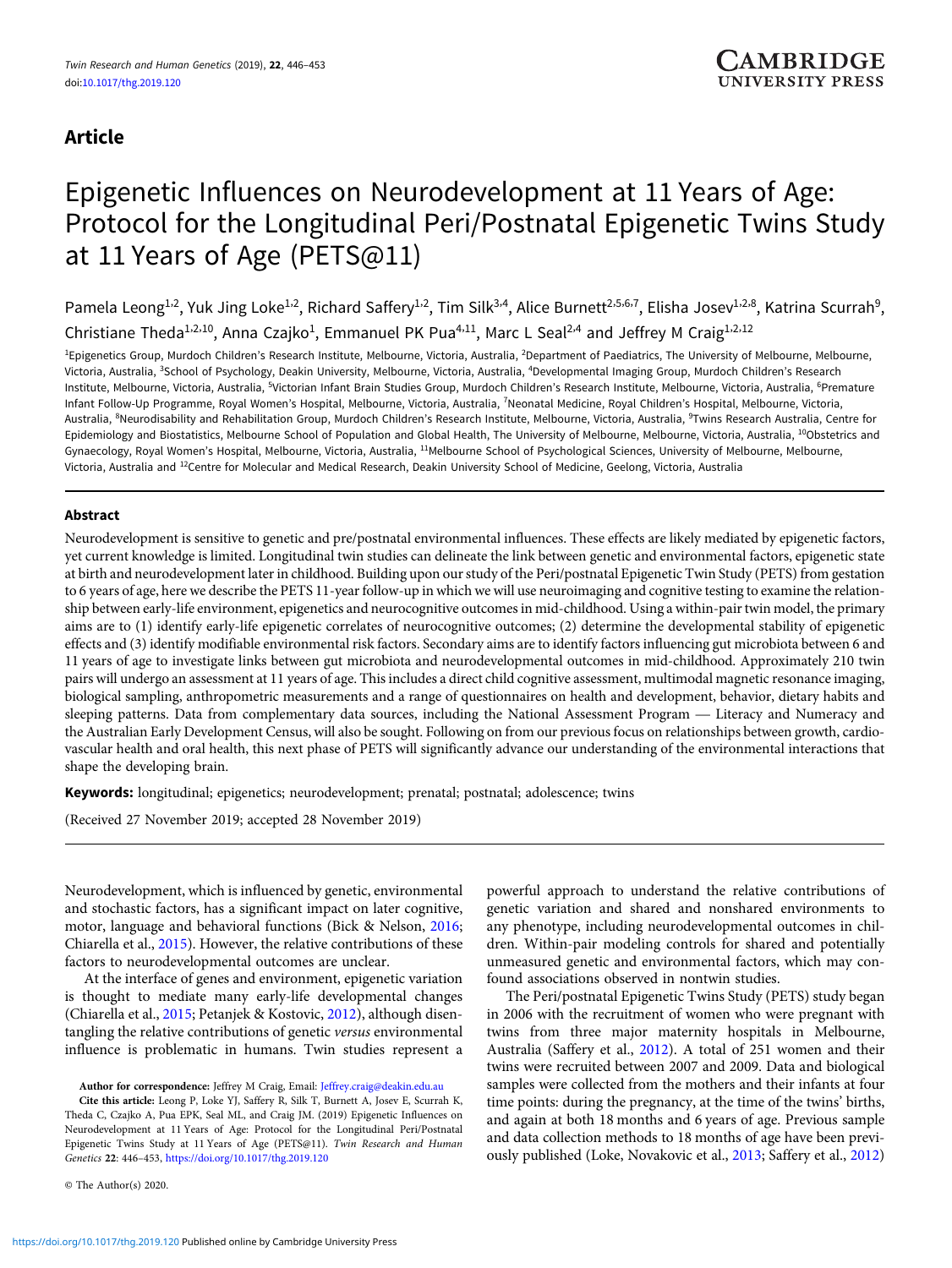and are summarized in Table [1](#page-2-0), along with data and sample collection at 6 years of age (manuscript in preparation).

Briefly, data collected from the time of recruitment and during pregnancy included information regarding sociodemographic characteristics, mode of conception, ultrasound scans, and maternal health and dietary intake. In addition, maternal serum was collected at 28 weeks' gestation. Most of the births were attended by a researcher (75%), and of these, a range of biological samples and neonatal information was collected (91%). This included buccal (cheek) swabs, placental tissue, and cord blood and cord tissue, from which purified umbilical vein endothelial cells were isolated, as well as neonatal information regarding birth mode, placental weight, cord insertion and anthropometric measurements. When the twins reached 18 months of age, families were contacted again in order to collect further information about the twins' health and development, their diet, anthropometry and biological samples (e.g., buccal swabs and venous blood; Loke, Novakovic et al., [2013](#page-7-0); Temples et al., [2016](#page-7-0)).

At 6 years of age, the primary focus was to explore the links between oral health, heart health and gut health in the twins. Biological samples (fecal samples, saliva samples and dental plaque) and information regarding the twins' health, development and diet were collected. The twins also underwent dental examinations and completed an additional questionnaire regarding their oral health and dental health practices (M. Silva et al., [2019;](#page-7-0) M. J. Silva et al., [2019\)](#page-7-0).

To date, PETS has enabled an increased understanding of the influence of environment on gene activity via epigenetics in early life. For example, we found that genetically identical twins can differ in their epigenetic mark of DNA methylation at birth (Gordon et al., [2012;](#page-7-0) Li et al., [2017](#page-7-0); Li et al., [2018](#page-7-0); Ollikainen et al., [2010;](#page-7-0) Saffery et al., [2012\)](#page-7-0). Understanding of this effect of the 'nonshared' environment is likely to contribute toward understanding of how experiences in the womb may affect later-life health outcomes (Heijmans et al., [2008](#page-7-0); Roseboom et al., [2006](#page-7-0); Veenendaal et al., [2012](#page-7-0)). This information is also invaluable in understanding how early-life events are associated with differences in neurodevelopment in mid-childhood, which is the current focus of PETS.

#### Aims

The principle aim for the current wave is to assess within-twin-pair differences in early-life DNA methylation state and to identify early-life events that are associated with these and/or differences in neurodevelopmental outcomes in mid-childhood. The specific aims are to (1) identify which epigenetic markers (at birth) are associated with cognitive and behavioral outcomes at age 11 to contribute to the development of early predictive biomarkers; (2) assess the developmental stability of epigenetic markers from birth to age 11 to inform whether the same or different biomarkers will be needed at different ages and (3) identify specific nonshared intrauterine exposures associated with epigenetic marks at birth, which could represent potentially modifiable intervention targets.

Secondary aims include identifying factors that influence the gut microbiota between the ages of 6 and 11 years and to investigate the links between gut microbiota and neurodevelopmental outcomes at age 11 years.

#### Methods

# Study Design and Participants

Ethical approval to undertake the current wave was granted by the Royal Children's Hospital (RCH), Melbourne (HREC 38018). By the end of the 6-year wave, 216 twin pairs (85% of the original cohort) remained in the study. Of these, 85 (40%) were monozygotic (MZ), 66 (30%) were same-sex dizygotic and the remaining 65 DZ twin pairs were of opposite sex (30%). The attrition rate was less than 2% per year. The current wave will include core sample and data collection components, such as buccal swabs, anthropometric measurements, cognitive assessments and questionnaires, as well as optional components such as providing blood samples, fecal samples and magnetic resonance imaging (MRI) brain scans.

#### Inclusion and Exclusion Criteria

All 216 twin pairs who remained in the study following the 6-year wave of data collection are currently being invited to participate as they approach 11 years of age (±3 months). The 151 same-sex twin pairs are offered all measures, including optional MRI brain scans. Due to the focus on controlling for sex in the study, opposite-sex twin pairs will not undergo an MRI but will be invited to participate in all other aspects of the study. Children with known congenital brain malformations will also not undergo an MRI due to the limited comparability of these scans with unaffected children. Finally, children are excluded from participating in the MRI component of the study if there are known contraindications to the MRI scan, as determined by the attending staff of the Royal Children's Hospital Medical Imaging Team. These include metal implants from surgery (e.g., pacemakers and cardiac clips), presence of metallic foreign bodies, metallic implants that elicit severe image artifact (e.g., orthodontic banding) or severe neurosensory impairments.

# Procedure

Participation involves a single visit to the Murdoch Children's Research Institute at the Royal Children's Hospital in Melbourne. Briefly, parents complete five online questionnaires prior to attending. Children are also asked to complete two questionnaires each. The study visit takes between 4 and 6 h, depending on whether families consent to optional components of the study and meet the inclusion criteria for the optional MRI (Figure [1](#page-3-0)). Direct assessments are conducted by trained research psychologists and research assistants. Biological samples (saliva and buccal swabs) and anthropometric measurements are collected by the research coordinator or a trained research assistant.

In addition to the core components of the study, additional components include a brain MRI scan, collection of a venous blood sample and collection of a fecal sample. MRI data are acquired by sample and conection of a fecal sample. MKI data are acquired by<br>the Royal Children's Hospital Medical Imaging staff. Parents may<br>also provide consent for the study team to link data from comple-<br>mentary data sources, incl also provide consent for the study team to link data from complementary data sources, including Medicare and Pharmaceutical and Numeracy (NAPLAN), Australian Early Development Census (AEDC) and the School Entrant Health Questionnaire (SEHQ). This additional data will provide important information about health service use as well as classroom behavior and learning.

#### Core Data Collection

### Questionnaires.

Health and development at 11 years. This questionnaire has been developed by the study team to obtain key health and developmental information including some items that are consistent with previous waves, allowing for comparisons and analysis of health and development longitudinally. The questionnaire has 20 items seeking parental opinions about their child's development in the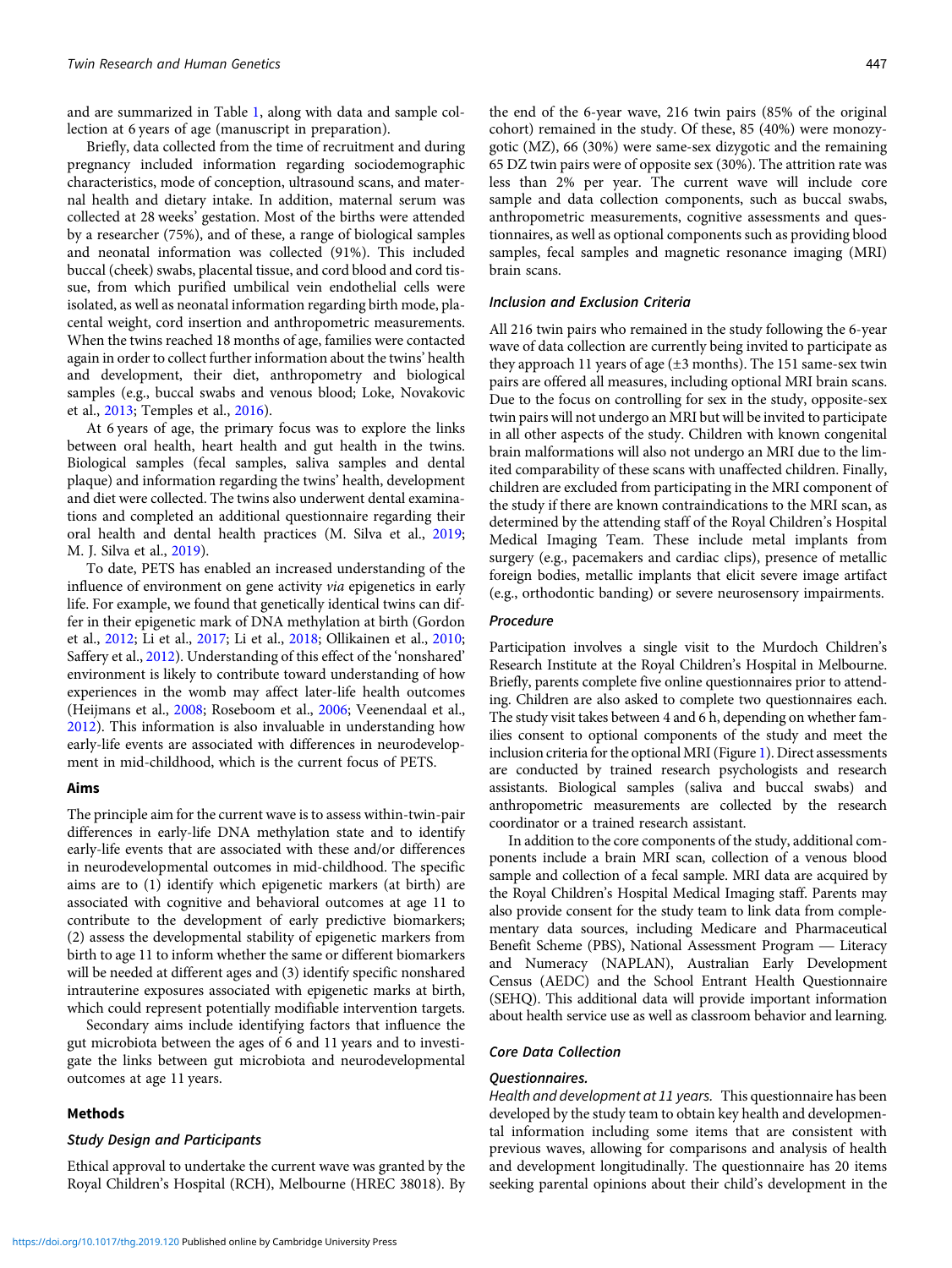# <span id="page-2-0"></span>Table 1. Summary of sample and data collection

| Gestation to birth                                  |                                    |          |                        |              |                 |
|-----------------------------------------------------|------------------------------------|----------|------------------------|--------------|-----------------|
|                                                     | 18-20 weeks                        |          | 28 weeks               |              | Birth/immediate |
| Parental data and samples <sup>a</sup>              |                                    | 24 weeks |                        | 36 weeks     | neonatal period |
| Height                                              | $\mathsf{C}$                       | C        |                        | C            |                 |
| Weight                                              | C                                  |          |                        |              |                 |
| Age                                                 | $\mathsf{C}$                       |          |                        |              |                 |
| Education                                           | $\mathsf{C}$                       |          |                        |              |                 |
| Sociodemographics                                   | C                                  |          |                        |              |                 |
| Past medical and obstetric history                  | $\mathsf{C}$                       |          |                        |              |                 |
| Current medical and obstetric history               | $\mathsf{C}$                       | C        |                        | $\mathsf{C}$ |                 |
| Mode of conception                                  | C                                  |          |                        |              |                 |
| Nutritional supplements                             |                                    | C        |                        | C            |                 |
| Medication                                          | $\mathsf{C}$                       | C        |                        | C            |                 |
| Alcohol intake                                      | $\mathsf{C}$                       | C        |                        | $\mathsf{C}$ |                 |
| Smoking                                             | C                                  | C        |                        | C            |                 |
| Food frequency questionnaire                        |                                    |          | $\mathsf{C}$           |              |                 |
| Perceived Stress Questionnaire                      |                                    |          | $\mathsf{C}$           |              |                 |
| Peripheral blood sample                             |                                    |          | $\mathsf{C}$           |              |                 |
| Placental examination                               |                                    |          |                        |              | C               |
| Cord blood sample/Guthrie cards                     |                                    |          |                        |              | $\mathsf{C}$    |
| Umbilical cord sample                               |                                    |          |                        |              | C               |
| Placental tissue sample                             |                                    |          |                        |              | C               |
| Labor and delivery data                             |                                    |          |                        |              | $\mathsf{C}$    |
| Ultrasound data (all possible time points)          | C                                  | C        | $\mathsf{C}$           | $\mathsf C$  |                 |
|                                                     |                                    |          |                        |              |                 |
|                                                     | Birth/immediate<br>neonatal period |          |                        |              |                 |
| Child data and samples                              | 18 months <sup>a</sup>             |          | 18 months <sup>a</sup> | 6 years      | 11 years        |
| Time and date of birth                              | C                                  |          |                        |              |                 |
| Requirement for specialist/intensive care           | C                                  |          |                        |              |                 |
| Ultrasound data                                     | C                                  |          |                        |              |                 |
| Anthropometric measures                             | $\mathsf{C}$                       |          | $\mathsf{C}$           | $\mathsf{C}$ | C               |
| Breastfeeding history <sup>b</sup>                  |                                    |          | C                      |              |                 |
| Nutritional history/diet <sup>b</sup>               |                                    |          | $\mathsf{C}$           | C            | C               |
| Supplementsb                                        |                                    |          | $\mathsf C$            | $\mathsf C$  | C               |
| Illnesses and allergiesb                            |                                    |          | $\mathsf C$            | $\mathsf C$  | C               |
| Health and development <sup>b</sup>                 |                                    |          | $\mathsf C$            | $\mathsf{C}$ | $\mathsf{C}$    |
| World View and Empathy <sup>c</sup>                 |                                    |          |                        |              | C               |
| Household smokingb                                  |                                    |          | $\mathsf C$            | $\mathsf C$  | $\mathsf C$     |
| Dental/oral care and practices history <sup>b</sup> |                                    |          |                        | $\mathsf C$  |                 |
| Oral examination                                    |                                    |          |                        | $\mathsf C$  |                 |
| Peripheral blood                                    |                                    |          | $\circ$                | $\mathsf O$  | $\mathsf O$     |
| Buccal swab samples                                 | $\mathsf C$                        |          | $\mathsf{C}$           | $\mathsf C$  | $\mathsf{C}$    |
| Saliva samples                                      |                                    |          |                        | $\mathsf C$  | C               |
| Dental plaque samples                               |                                    |          |                        | $\mathsf C$  |                 |
| Fecal samples                                       |                                    |          |                        | $\mathsf O$  | $\mathsf O$     |
| Cognitive function assessments                      |                                    |          |                        |              | C               |

Note: C, Core data/sample collection; O, Optional data/sample collection.<br><sup>a</sup>Adapted from Loke, Novakovic, et al. [\(2013\)](#page-7-0) and Saffery et al. ([2012](#page-7-0)).<br><sup>b</sup>Parentally reported either as stand-alone questionnaire or contained in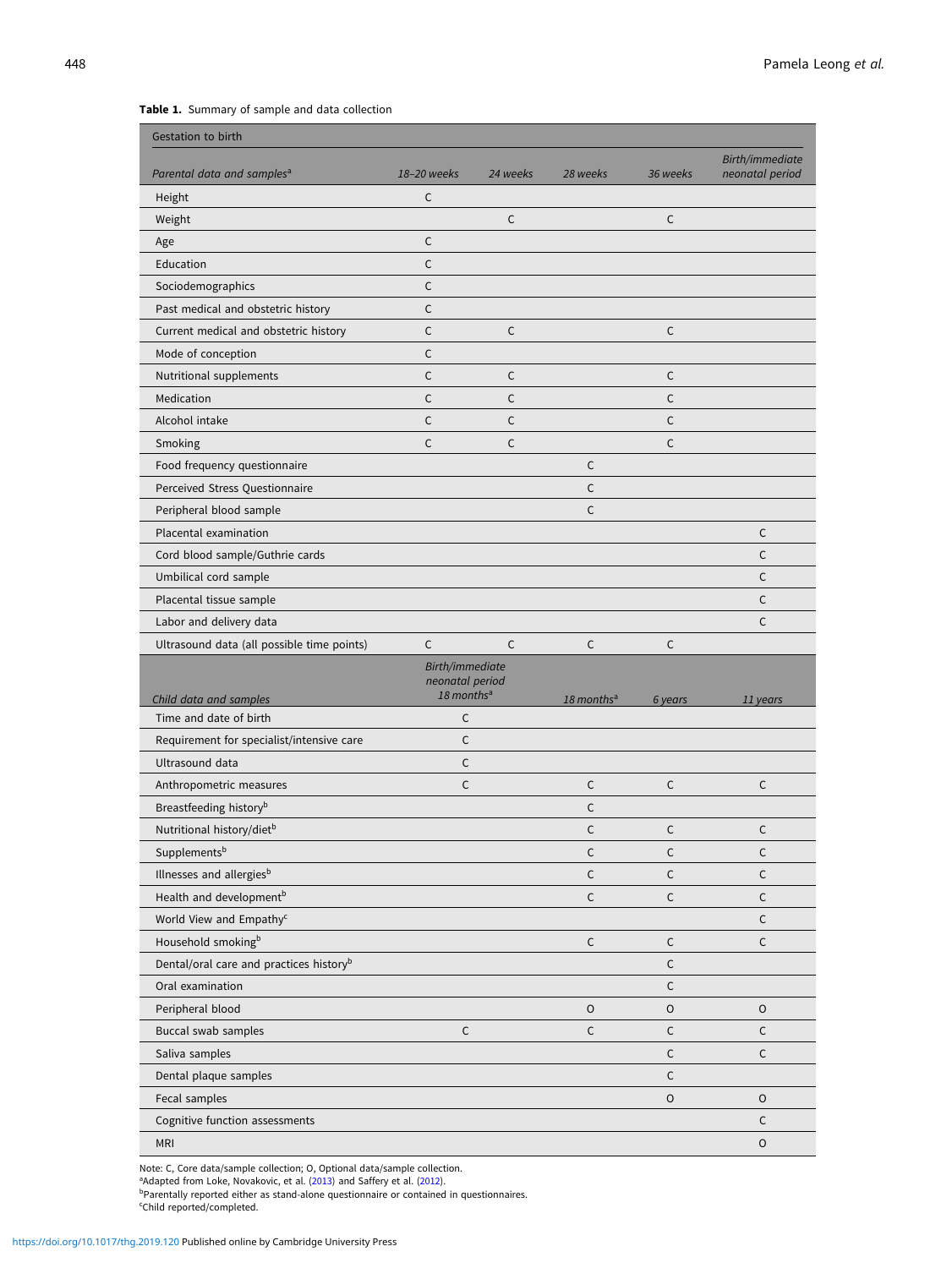<span id="page-3-0"></span>

Fig. 1. Outline of a typical schedule of a study visit day. The start time of the study visit is dependent on the type of consent given, but variability is minimized (within an hour difference) to ensure time of sample and data collection are consistent across all participants. The twins' order of MRI and cognitive assessment data acquisition will be randomized to ensure balanced proportion of first-born and secondborn completing the cognitive protocol prior to MRI and vice versa. Note: \*Actual start and finish times will vary depending on room availability, participant preference (including breaks) and type of consent.

broad areas of language, vision, understanding and physical coordination. Parents are also asked about medically diagnosed conditions or syndromes, presence of any illnesses, infections, accidents or allergies and whether the twins have been exposed to smoking in the home.

Diet and dietary habits at 11 years. This questionnaire was developed for use in previous waves of PETS and has been modified to enable longitudinal analyses as well as to accommodate the increased age of the children. The questionnaire consists of 40 items and asks about the variety and frequency of intake of various food items from a range of fruit and vegetables, dairy, meat and other proteins that are consumed by the twins in the past month as well as in the past week. In addition, information is sought about water, juice and other fluid intake, as well as the consumption of sugars either added to foods or contained in processed foods such as breakfast cereals.

Environmental worldviews [\(Manoli et al., 2007](#page-7-0)). The 10-item New Ecological Paradigm scale for children is a validated questionnaire and will be completed by each twin independently. It measures affective, cognitive and behavioral aspects of how the individual feels about the natural world. The questionnaire has a total of 10 questions with responses entered using a 5-point Likert-type scale.

Measuring empathy ([Garton & Gringart, 2005](#page-7-0)). The two-factor structure solution of the 'Feeling and Thinking' instrument is a 12-item validated questionnaire that is new to the twins and will be completed by each twin working independently. It measures their competence at relating to others and their predisposition to establish and maintain joint communication and sharing, which has been related to environmental worldviews (Metz, [2017](#page-7-0)). There are 12 questions in total with responses entered on a 5-point Likert-type scale.

Sleep patterns [\(Quach et al., 2009](#page-7-0); [Sung et al., 2008](#page-7-0)). This parent-reported and validated questionnaire consists of a total of two items requiring multiple tick-a-box responses.

Pubertal Development Scale [\(Petersen et al., 1988](#page-7-0)). The Pubertal Development Scale is a validated parent-reported mea-Fubertal Development ocale is a vanitated parent-reported inter-<br>sure assessing development on five indices of pubertal growth.<br>There are eight items on a 4-point scale.<br>Behavior Assessment System for Children — Third Edit There are eight items on a 4-point scale.

([Reynolds & Kamphaus, 2015](#page-7-0)). This standardized questionnaire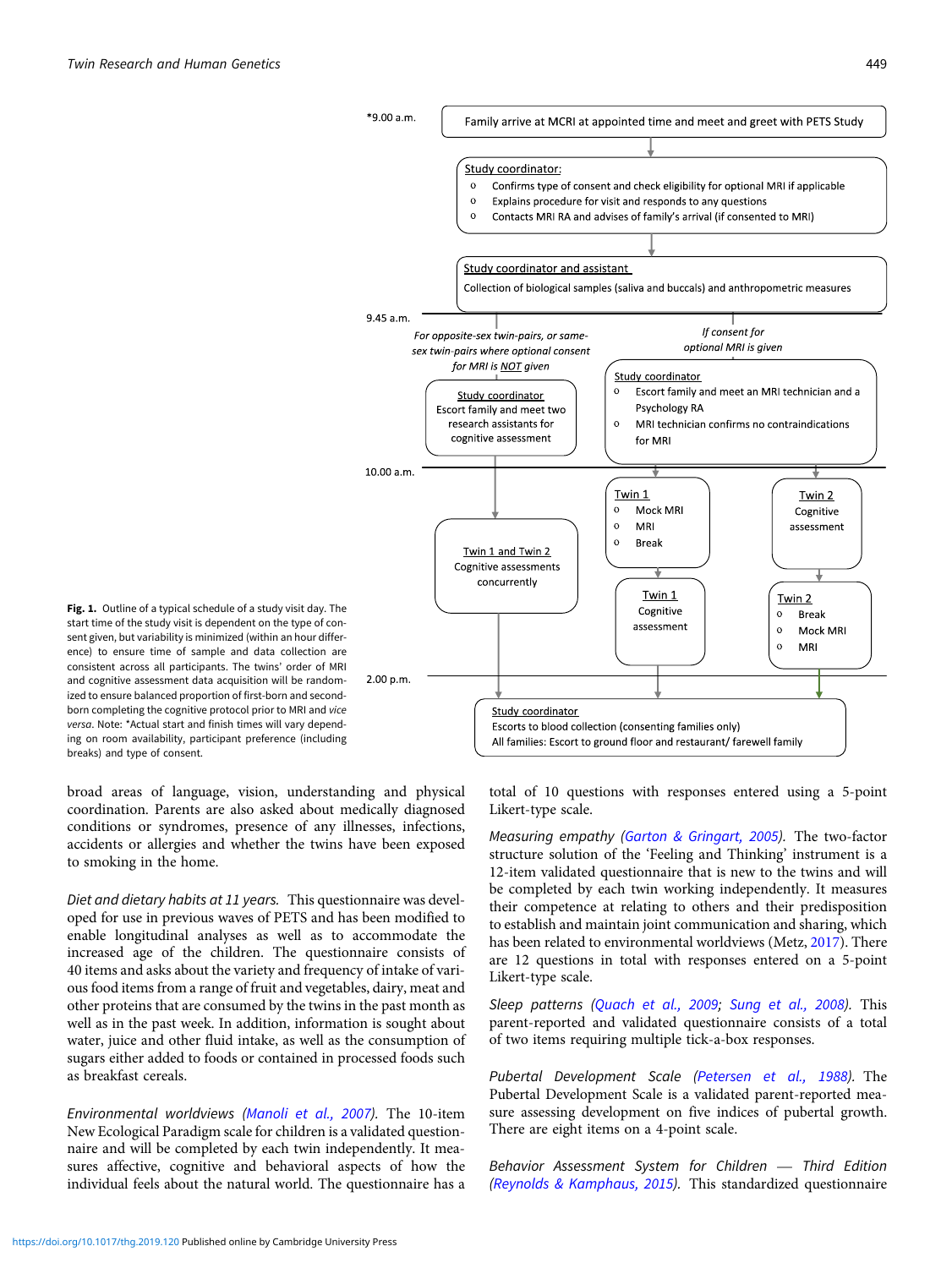asks parents to rate how often their child displays various behaviors and emotions to assess behavioral and emotional wellbeing.

#### Anthropometric Assessments

Body measurements including head, upper left arm and abdominal circumferences, blood pressure, height, weight, triceps and scapular skin-fold thickness and bioimpedance are taken by the research coordinator or a trained and calibrated research assistant and recorded directly onto an electronic form at the time of the visit.

#### Biological Sample Collection

Biological samples are deidentified on collection and coded with a unique study identification number. The codes are reidentifiable by using a master file stored on a password-protected computer hard drive.

Saliva samples are collected by the research coordinator or a trained research assistant at the start of the visit. Approximately 1 mL will be collected by passive drool. Following collection, the saliva is placed on wet ice and transported to the laboratory. On the same day, an amount of 200 μL of the saliva sample will be mixed with 800 μL TRIzol reagent (Ambion, TX, USA) and then equally divided between two FluidX .8 mL tubes (Brooks Life Science, MA, USA) for storage. The remaining saliva will be then aliquoted into microcentrifuge tubes in amounts of 250 μL for storage.

Buccal swabs (cheek cell samples) are collected by the research coordinator following the collection of saliva samples. Three swabs (left cheek, right cheek and both cheeks) are collected from each child using COPAN FLOQ swabs as previously described (Saffery et al., [2012\)](#page-7-0). The buccal swabs obtained from the left and right cheeks, respectively, will be twizzled into 1 mL RNA Protect Cell reagent (Qiagen, Venlo, the Netherlands) and then stored in 500-μL aliquots at −80 °C. The third swab (both cheeks) is resheathed for storage.

#### Cognitive Assessments

The Wechsler Intelligence Scale for Children — Fifth Edition, Australian and New Zealand Standardised Edition (WISC-V; Wechsler, [2016](#page-7-0)) is a gold-standard measure of intellectual functioning in children. The 10 primary subtests of the WISC-V will be administered via Q-interactive, a secure digital platform.

Word reading, mathematical computation and spelling abilities will be measured using the Wide Range Achievement Test, Fifth Edition (Wilkinson & Robertson, [2017](#page-7-0)).

The NIH Toolbox for Assessment of Neurological and Behavioral Function (Gershon et al., [2013](#page-7-0)) provides customizable computerized tests in a wide range of cognitive domains. Four age-appropriate tasks have been selected to assess attention and executive function (Inhibitory Control and Attention Test, Dimensional Change and Card Sort Test), memory (Picture Sequence Memory Test) and processing speed (Pattern Comparison Processing Speed Test).

For twin pairs also completing the optional MRI component (below), the order of acquisition of cognitive and MRI data will be randomized such that equal numbers of first-born and secondborn twins will complete the cognitive protocol prior to imaging and vice versa.

#### Data Collection: Optional

Magnetic resonance imaging. MRI is highly challenging in pediatric cohorts due to issues with compliance or entering the scanner and head-motion movement artifacts that can severely impact the quality of image acquisition (Makowski et al., [2019\)](#page-7-0). Prior to the MRI, children complete a prescan MRI preparation protocol involving a 30-min session in a mock scanner with a trained research psychologist or research assistant to familiarize themselves with the MRI environment and reduce anxiety and likelihood of distress or movement during scanning as well as associated motion-related artifacts (for description of mock MRIsimulation procedure, see Pua et al., [2019](#page-7-0)).

MRI data are collected from a single, research-dedicated 3-Tesla MAGNETOM Prisma system (Siemens Medical Systems, Erlangen, Germany) equipped with a 32-channel phased-array head coil. The proposed MRI protocol has been optimized for pediatric participants and comprises of structural and functional sequences lasting approximately 45 min (see sequences details in Table [2](#page-5-0)).

Structural imaging. To measure brain structure, a T1-weighted multiecho magnetization-prepared rapid gradient-echo sequence is acquired, optimized for dealing with head motion. This will provide high-resolution anatomical images for tissue segmentation and estimates of cortical thickness and surface area, which will be performed with the FreeSurfer image analysis suite.

Diffusion-weighted imaging. Diffusion-weighted images will be acquired to examine the physical white matter connections (structural connectivity). A multishell protocol ( $b = 3000$ , 2000, 1000 s/mm<sup>2</sup> + interleaved  $b = 0 \text{ s/mm}^2$ ) is acquired in an anterior-posterior phase encoding direction, with Blip Up and Blip Down sequences to correct for magnetic susceptibility-induced distortions. High angular resolution diffusion imaging will be used for spherical deconvolution tractography to map structural connectivity.

Resting-state functional MRI. Resting-state fMRI images are acquired to measure spontaneous intrinsic neural activity (functional connectivity) between cortical and subcortical regions. Participants are asked to keep eyes open and to focus on a fixation cross that is projected on to a screen, for the 5 min 46 s sequence.

Fecal samples. Parents who consent to providing the twins' fecal samples will be mailed a kit with instructions for collection, storage and transport to RCH. The kit contains plastic containers, biohazard bags, prelabeled fecal containers (Sarstedt, Nümbrecht, Germany), disposable gloves, ice pack and freezer bag. The child is asked to first urinate in the toilet bowl before collecting stool sample to prevent contamination of the stool sample with urine. Once the child deposits the stool directly into the plastic container, the stool is collected (near the middle rather than the edges of the sample) using the 'spoon' attached to the lid of feces container. Once the tube is filled and closed, it is placed in the specimen bag and then stored in home freezer immediately with the ice pack. On the day of the study visit, the family place the frozen sample and ice pack in the given freezer bag and bring to the study visit. On the same day of the visit, the fecal samples are aliquoted into 2-mL tubes and stored at −80 °C.

Blood samples. Blood samples are collected by a phlebotomist at the end of the study visit. Twins who provide these samples will have no more than 9 mL venous blood collected for processing, including blood counts and isolation of plasma and peripheral blood mononuclear cells for cryopreservation at −80 °C and in liquid nitrogen, respectively. The tubes will be spun at 500 g for 10 min at 20 °C with no brake and full acceleration. Plasma is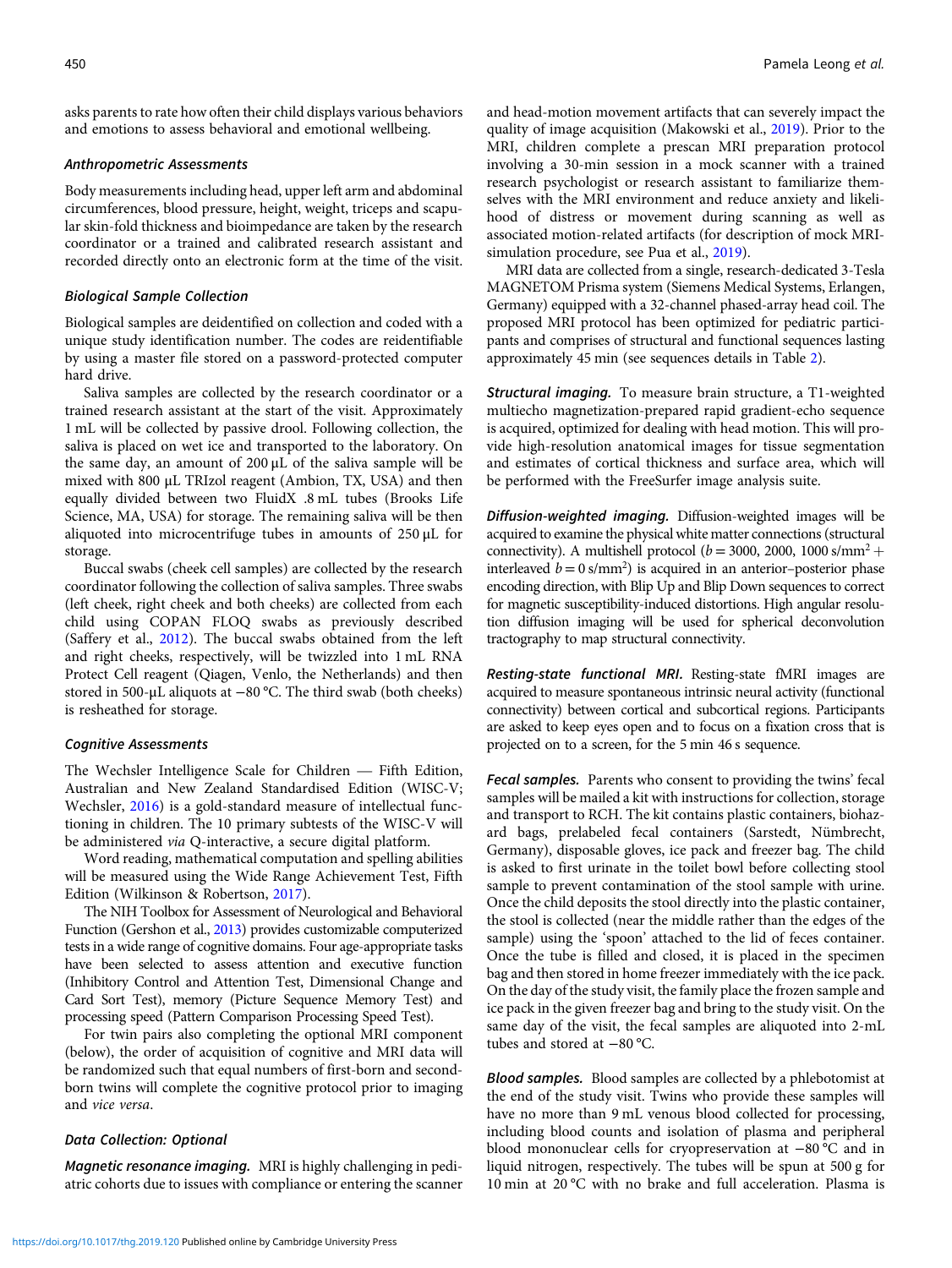<span id="page-5-0"></span>Table 2. MRI sequence parameters for scanning

| Sequence                  | T <sub>1w</sub>          | T <sub>2w</sub>          | <b>DWI</b>               |                          |                  |                                               | fMRI                     |                                               | T <sub>2</sub>             |
|---------------------------|--------------------------|--------------------------|--------------------------|--------------------------|------------------|-----------------------------------------------|--------------------------|-----------------------------------------------|----------------------------|
| <b>Type</b>               | <b>ME-MPRAGE</b>         | T2-Space                 | Shell 1                  | Shell 2                  | Shell 3          | Reverse<br>phase-<br>encoding<br><b>Blips</b> | rs-fMRI                  | Reverse<br>phase-<br>encoding<br><b>Blips</b> | T <sub>2</sub><br>CS-Space |
| $TR$ (ms)                 | 2550                     | 3200                     | 3500                     | 3500                     | 3500             | 3570                                          | 800                      | 800                                           | 3200                       |
| $TE$ (ms)                 | 2.14, 3.94 5.77, 7.5     | 563                      | 74.4                     | 74.4                     | 74.4             | 73/76                                         | 37                       | 66                                            | 563                        |
| $TI$ (ms)                 | 1550                     | $\overline{\phantom{0}}$ | $\overline{\phantom{a}}$ | $\overline{\phantom{0}}$ |                  | $\qquad \qquad -$                             | $\overline{\phantom{a}}$ | $\qquad \qquad -$                             | $\overline{\phantom{0}}$   |
| Flip angle (deg)          | 8                        | $\overline{\phantom{0}}$ | 90                       | 90                       | 90               | 90                                            | 52                       | 90                                            | $\overline{\phantom{m}}$   |
| Slices                    | 208                      | 208                      | 66                       | 66                       | 66               | 66                                            | 72                       | 72                                            | 208                        |
| Voxel size (mm)           | $.4 \times .4 \times .9$ | $.8^{3}$                 | $2^3$                    | $2^3$                    | $2^3$            | $2^3$                                         | $2^3$                    | $2^3$                                         | $.8^{3}$                   |
| FoV read (mm)             | 256                      | 256                      | 220                      | 220                      | 220              | 220                                           | 208                      | 208                                           | 256                        |
| FoV phase (%)             | 100                      | 93.8                     | 100                      | 100                      | 100              | 100                                           | 100                      | 100                                           | 93.8                       |
| Matrix                    | $640 \times 640$         | $320 \times 300$         | $110 \times 110$         | $110 \times 110$         | $110 \times 110$ | $110 \times 110$                              | $104 \times 104$         | $104 \times 104$                              | $320 \times 320$           |
| Band width (Hz/Px)        | 790, 670, 720, 790       | 744                      | 2272                     | 2272                     | 2272             | 2272                                          | 2290                     | 2290                                          | 744                        |
| Echo spacing (ms)         | 9.5                      | 3.52                     | .53                      | .53                      | .53              | .53                                           | .58                      | .58                                           | 3.52                       |
| Orientation               | S                        | S                        | $\mathsf{T}$             | T.                       | $\mathsf{T}$     | $\mathsf{T}$                                  | $\mathsf{T}$             | $\mathsf{T}$                                  | T.                         |
| B value $(s/mm^2)$        | $\overline{\phantom{m}}$ | $\overline{\phantom{0}}$ | 3000                     | 2000                     | 1000             | $\mathbf{0}$                                  | $\qquad \qquad -$        |                                               | $\overline{a}$             |
| No. directions/ $b = 0$ s | $\overline{\phantom{a}}$ |                          | 64/6                     | 45/6                     | 25/6             | $-1/2$                                        | $\overline{\phantom{m}}$ | $\qquad \qquad -$                             | $\overline{a}$             |
| Multiband factor          |                          |                          | $\overline{2}$           | $\overline{2}$           | 2                | $\overline{2}$                                | 8                        | $\mathbf 1$                                   |                            |
| Acquisition time          | 6 min 47 s               | 5 min 57 s               | 4 min 21 s               | 3 min 14 s               | 2 min 04         | 46 s $(x2)$                                   | 5 min 46 s               | 32 s $(x2)$                                   | 5 min 57 s                 |

Note: S, sagittal; T, transverse; DWI, diffusion-weighted imaging; ME-MPRAGE, multieco magnetization-prepared rapid gradient-echo; T1w, T1-weighted; T2w, T2-weighted; CS-SPACE, 3D Sampling perfection with application optimized contrasts using different flip angle evolution; TR, Repetition time; TE, Echo time; TI, inversion time; FoV, Field of View.

removed and aliquots of 500 μL will be stored at −80 °C. The mononuclear cells and granulocytes will be isolated using Ficoll and Paque PLUS and mixed with fetal bovine serum, 10% dimethyl sulfoxide and aliquoted into 500-μL barcoded cryotubes. The tubes are then frozen at a controlled rate (decrease of 1 °C/min) and stored in liquid nitrogen.

# Data Linkage

Optional consent will also be sought for linkage to additional preexisting administrative databases to obtain additional information about early-child development, health service use and academic performance. Sources include Medicare, PBS, AEDC, SEHQ and NAPLAN. Medicare and the PBS provide important information regarding health service use. AEDC, which is measured by the teacher in the first year of school, measures five domains of childhood development: physical health and wellbeing, social competence, emotional maturity, school-based language and cognitive skills, and communication skills and general knowledge. The SEHQ is a parent report about their concerns regarding their child's health and wellbeing as they commence primary school. NAPLAN, the national standardized academic testing, assesses six domains: reading, writing, spelling, grammar and punctuation, and numeracy.

# Statistical Methods

To address Aim 1, we will use within-twin-pair regression models (Carlin et al., [2005](#page-6-0)) to quantify the associations between withinpair differences in DNA methylation state in buccal samples at birth and within-pair differences in the outcomes: (1) cognitive and behavioral functioning and (2) brain structure and function at age 11 years. These models, which are linear regression models without an intercept, also allow adjustment for factors that potentially differ between twins in a pair. To additionally allow adjustment for measured factors that are shared between twins in a pair, we will stratify analyses (where sample sizes within each stratum are sufficiently large) or fit within-between models (Carlin et al., [2005](#page-6-0)). We will first analyze whether potential technical (e.g., array) and biological confounders (e.g., maternal smoking, birth weight, gestational age and cellular heterogeneity) are associated with the DNA methylation data using multidimensional scaling and correlation analysis. Results from this analysis will dictate whether we fit regression models, including confounding factors, or use a novel technique for removal of unwanted technical and biological variation, which was shown to be very effective even on noisy Epigenome-Wide Association Studies data with a weak signal (Maksimovic et al., [2015\)](#page-7-0). Results will be corrected for multiple testing using the Benjamini Hochberg false discovery rate method (Benjamini & Hochberg, [1995](#page-6-0)). This will yield a list of differentially methylated probes (DMPs) ranked by false discovery rate values. Differentially methylated regions (DMRs) will be determined using the BumpHunter package (Jaffe et al., [2012](#page-7-0)) for Bioconductor. For DMP/DMR-associated genes, we will perform gene ontology and pathway analyses using methods developed for Infinium methylation data from the missMethyl package (Phipson et al., [2016](#page-7-0)). In addition to standard single-marker approaches, we will apply data-reduction methods, including machine learning and estimation of cumulative methylation risk scores (Cecil et al., [2016\)](#page-6-0) and DNA methylation ages, to enable assessment of association of groups of epigenetic markers with neurocognitive outcomes.

To determine the developmental stability of epigenetic effects (Aim 2), we will conduct a longitudinal analysis of DNA methylation from buccal samples. Within twin pairs, we will identify whether DNA methylation level of genes identified at birth for each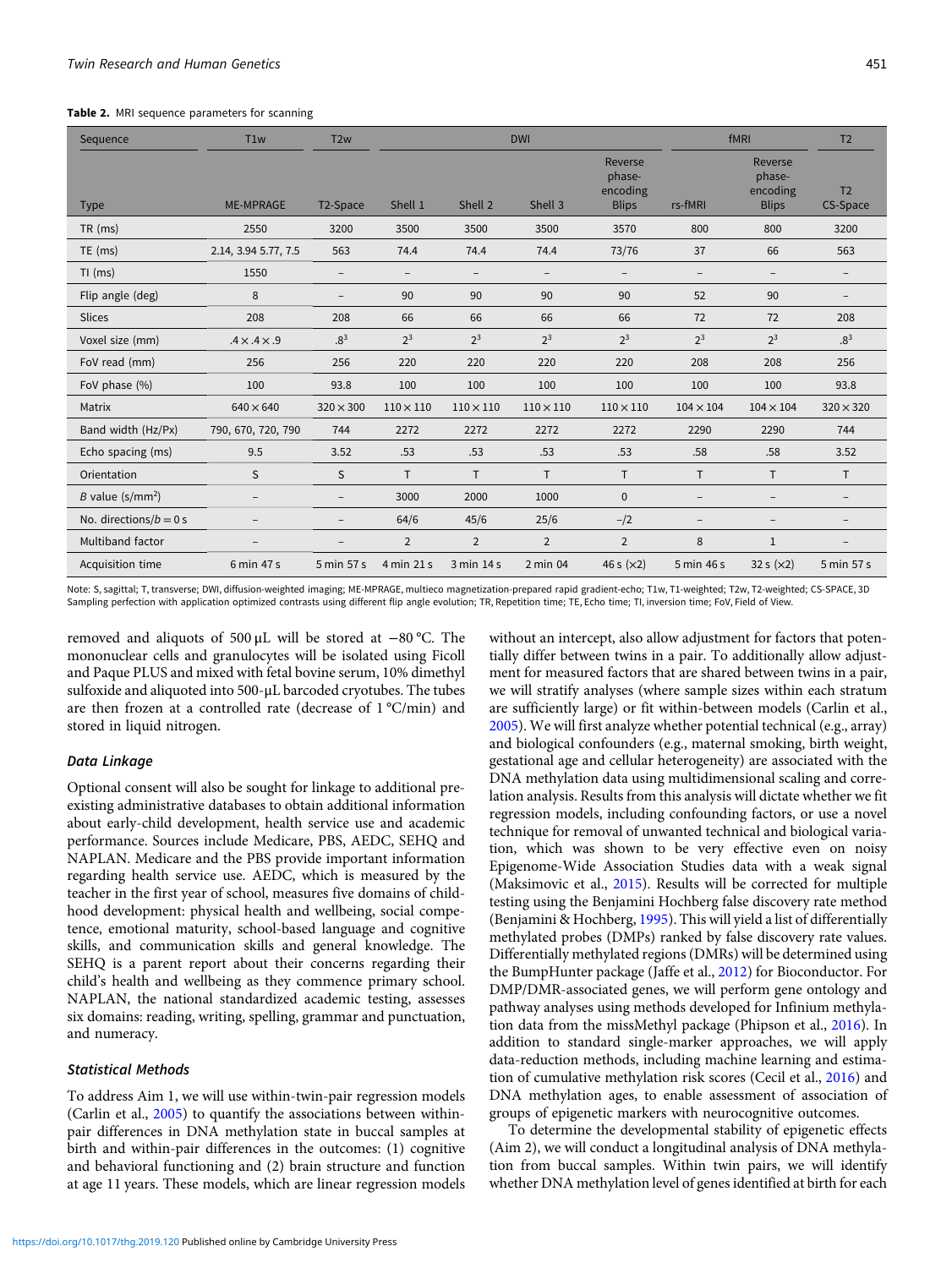<span id="page-6-0"></span>11-year outcome in Aim 1 is stable in their association when DNA methylation is measured at 18 months, 6 years and 11 years of age. We will fit similar models to those described for Aim 1 to assess whether within-pair differences in genomewide DNA methylation at the three additional time points are associated with within-pair differences in the neurocognitive outcomes described above. If the longitudinal, within-pair associations do not hold for any time point, we will determine those that do, using the same method.

To identify specific intrauterine exposures as potentially modifiable intervention targets (Aim 3), linear regression models will be fitted to quantify associations of within-pair differences in the following twin-specific exposure variables with within-pair differences in DNA methylation risk score at birth.

- Birth weight relative to gestational age, expressed as standard deviation score (Levesque et al., [2015](#page-7-0))
- Head growth rate between 20 and 35 weeks' gestation: from head circumference from four longitudinal ultrasounds
- Levels of clinical and subclinical inflammation at birth: from C-reactive protein in cord blood serum. Previously associated with neurodevelopmental outcomes in singletons (Hagberg et al., [2012\)](#page-7-0)
- Placenta weight: for the 40% of MZ twins with two placentas and all DZ twins
- Average umbilical artery flow rate from 20 to 35 weeks: from ultrasound Doppler measurements
- Point of umbilical cord insertion into the placenta (Loke, Galati et al., [2013\)](#page-7-0)
- Apgar score: a summary measure of neonatal condition immediately after birth
- Length of stay in the neonatal intensive care unit: proportional to morbidity in the first weeks of life

Analyses may be stratified by postnatal variables shared within twin pairs including sex, gestational age and socioeconomic status, or within–between models will be fitted (Carlin et al., 2005), as appropriate. As most of our predictor variables are associated with fetal growth, we will test for collinearity and eliminate those shown to be dependent and correlated.

#### Strengths and Weaknesses of the Study

This is a longitudinal twin study of an established cohort with comprehensive prospective data collection by an established research group.

Specifically, this longitudinal study now encompasses seven time points commencing in the second trimester of pregnancy and following the participants and their families for over a decade. The low attrition rate is noteworthy. In Australia, it is possible to further complement health data obtained at the study visit with data from the public health care system and testing through the educational system. The evaluation at the 11-year study visit is multidisciplinary and comprehensive and performed by relevant experts in their respective fields. The multiple biological samples collected at the multiple time points enable longitudinal epigenetic studies that will be most informative to investigate epigenetic regulation and drift over time and explore their correlations with functional and structural neurodevelopment; the twin study design with the incorporation of within-pair analysis adds further strength.

The sample size is limited to offer participation to the 216 twin pairs who remained in the study at 6 years; MRI scans will be offered to 151 same-sex twin pairs. While this will provide a sufficient sample size for many variables examined, it might not provide sufficient power for analysis or others, thus constituting a weakness for some aspects of our study.

Limited to a single day for evaluation, some tests might be affected by participant fatigue; however, we have gone to great efforts though to structure the study visit to avoid children becoming overwhelmed and to minimize fatigue. As all biological samples are collected on the same day the neurodevelopmental testing and imaging are done, we are unable to fast participants or standardize diets prior to sample collection so as not to overburden the children and families; this may be considered a weakness of our protocol.

# Conclusions

The PETS 11-year follow-up study protocol provides a comprehensive evaluation of functional and structural neurodevelopment combined with assessment of epigenetics and gut microbiome for a substantial number of twin participants. The prospective antenatal recruitment, sample and data collections over a decade ago and multiple assessments at birth, 18 months, 6 years and now 11 years allow us to investigate developmental stability of epigenetic effects over time and assessment of how early-life events and epigenetic state associate with functional and structural differences in neurodevelopmental outcomes in mid-childhood. Our ultimate goal is to identify exposures, events and/or epigenetic variation with value as predictive markers and/or intervention targets to optimize individual neurodevelopmental outcome.

Acknowledgments. We would like to thank all of the supportive families who participated in the PETS study throughout the years: Associate Investigators Charlotte Cecil, David Martino, Jovan Maksimovic, Linda Booij and Richard Tremblay; our amazing research staff, Alicia Clifton, Lada Staskova, Declan Bourke, Matt Bisset, Supriya Raj, Kristal Lau and Dinisha Parmar; our generous volunteers, Jennifer Snowball and Junisha Raj; and the phlebotomists from Royal Children's Hospital Pathology Department.

Financial support. This work was supported by grants from the Australian National Health and Medical Research Council (grant number 1146333 to JMC).

#### Conflict of interest. None.

Ethical standards. The authors assert that all procedures contributing to this work comply with the ethical standards of the relevant national and institutional committees on human experimentation and with the Helsinki Declaration of 1975, as revised in 2008.

#### References

- Benjamini, Y., & Hochberg, Y. (1995). Controlling the false discovery rate: A practical and powerful approach to multiple testing. Journal of the Royal Statistical Society, 57, 289–300.
- Bick, J., & Nelson, C. A. (2016). Early adverse experiences and the developing brain. Neuropsychopharmacology, 41, 177–196.
- Carlin, J., Gurrin, L., Sterne, J., Morley, R., & Dwyer, T. (2005). Regression models for twin studies: A critical review. International Journal Epidemiology, 34, 1089–1099.
- Cecil, C. A., Walton, E., Smith, R. G., Viding, E., McCrory, E. J., Relton, C. L., & Barker, E. D. (2016). DNA methylation and substance-use risk: A prospective, genome-wide study spanning gestation to adolescence. Translational Psychiatry, 6, e976.
- Chiarella, J., Tremblay, R. E., Szyf, M., Provencal, N., & Booij, L. (2015). Impact of early environment on children's mental health: Lessons from DNA methylation studies with monozygotic twins. Twin Research and Human Genetics, 18, 623–634.